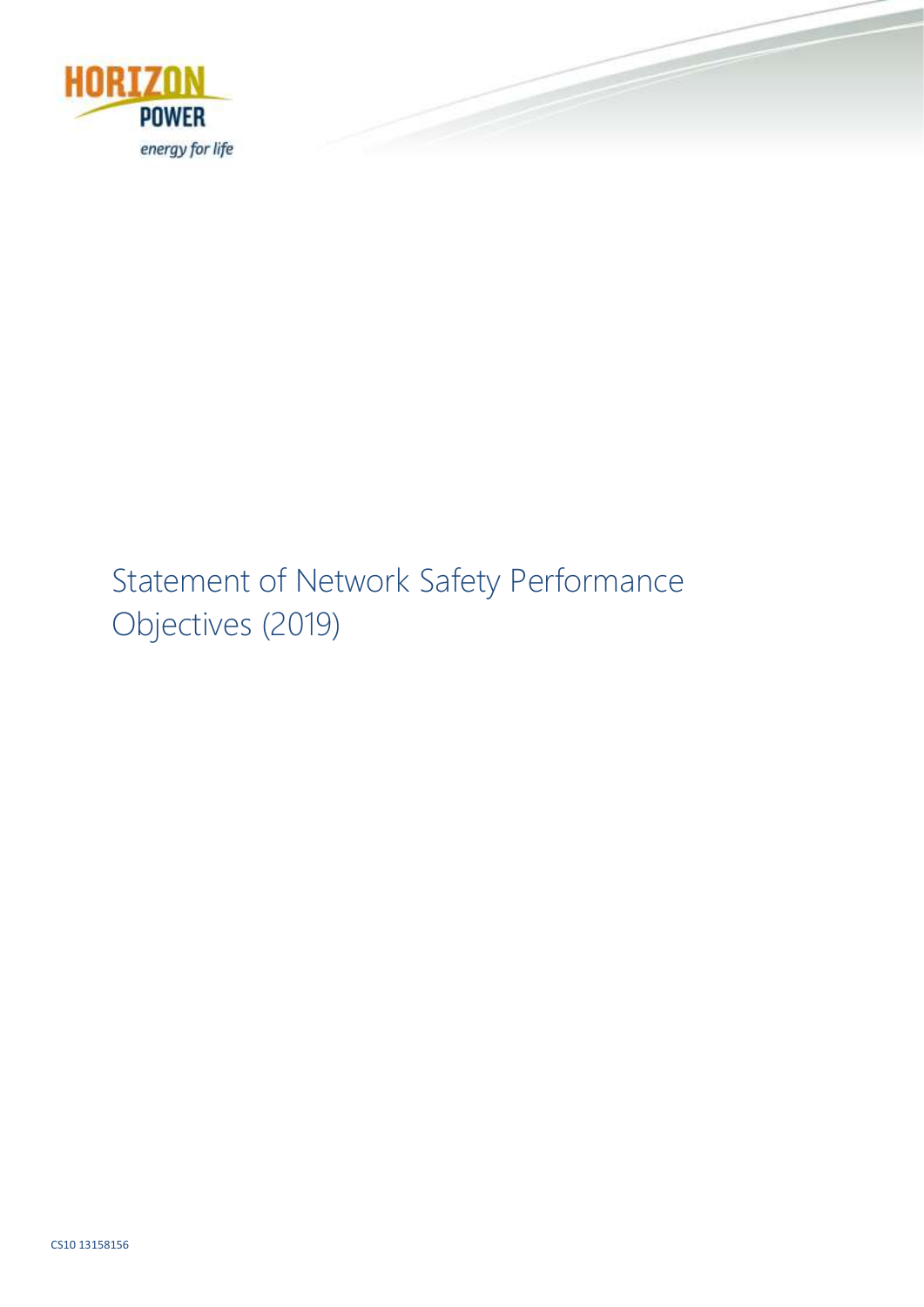

Network Safety Performance Objectives (2019)

## Context & Purpose

The Horizon Power Network Safety Objectives (2019) (Objective Statement) has been prepared for each of the network safety performance incident types detailed in Regulation 30 and in accordance with the requirements set out in Regulation 31 of the Electricity (Network Safety) Regulations 2015.

This Objective Statement sets out the objectives in relation to the maximum number of incidents expected to occur, and covers financial years 2019/20 to 2022/2023.

## Objective Establishment

Horizon Power has applied a causal forecasting – input-output methodology to the majority of the network safety performance incident types, with the exception of property damage (Regulations r. 30(1) (b) and r.30 (1) (c)). This method is well suited to Horizon Power as:

- 1. It can assess all historical Network Safety Performance Incidents
- 2. It allows the level of confidence in historical data quality to be factored into forecasts via a smoothing parameter which can assign greater weight to more recent network safety performance data
- 3. It is a best practice approach to forecasting, utilising an underlying mathematical model known as a "Multiplicative Damped Trend"

Where possible, Horizon Power incorporates industry statistics as a benchmark against which reasonable Objectives can be set. Network performance against these Objectives is then used in the Asset Management Planning process, which provides a risk-based framework for identifying and planning the capital and operational works.

#### Objective Statement

This Objective Statement provides the objectives that Horizon Power will strive to achieve in the maintenance and operation of its network.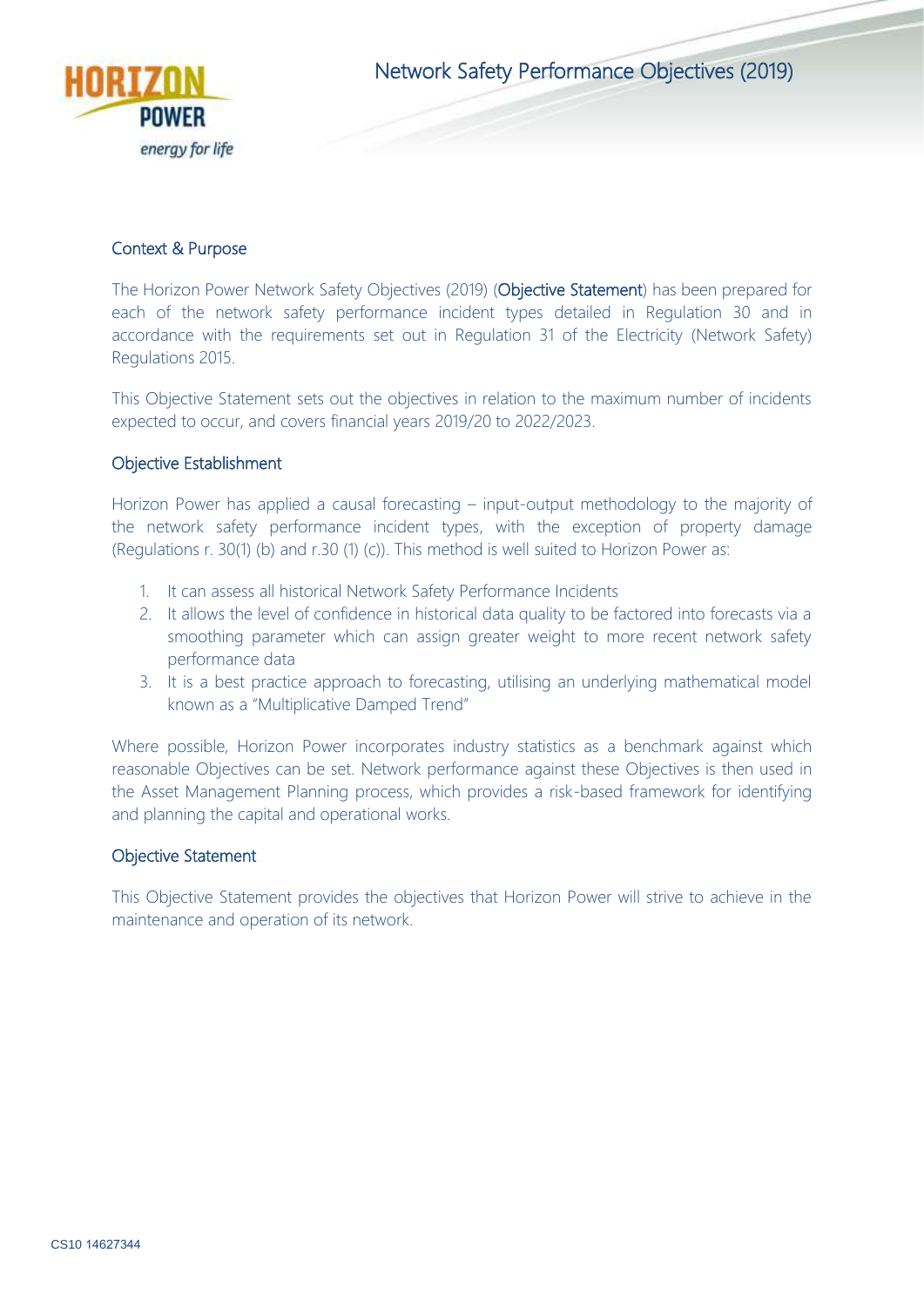

Network Safety Performance Objectives (2019)

|                                      |                                            | Network Safety Performance Objectives |                  |                  |                          |
|--------------------------------------|--------------------------------------------|---------------------------------------|------------------|------------------|--------------------------|
| Network Safety Performance Incidents |                                            | 2019/20                               | 2020/21          | 2021/22          | 2022/23                  |
| 30(1)(a)                             | <b>Total Electric Shock</b>                | $\overline{0}$                        | $\overline{0}$   | $\overline{0}$   | $\overline{0}$           |
|                                      | Person - No Injury                         | 0                                     | 0                | $\Omega$         | 0                        |
|                                      | Person - Injury                            | 0                                     | 0                | $\Omega$         | $\overline{O}$           |
|                                      | Person - Death                             | 0                                     | 0                | $\Omega$         | $\theta$                 |
|                                      | Livestock - Death                          | 0                                     | 0                | $\Omega$         | $\theta$                 |
| 30(1)(b)                             | Total Property Damage (Not Fire)           | $\mathbf 0$                           | $\mathbf 0$      | $\mathbf{0}$     | $\mathbf 0$              |
| 30(1)(c)                             | <b>Total Property Damage (Fire)</b>        | $\overline{0}$                        | $\mathbf{0}$     | $\overline{0}$   | $\overline{0}$           |
| 30(1)(d)                             | <b>Total Network Pole Fire</b>             | 9                                     | 9                | 9                | 9                        |
| 30(1)(e)                             | <b>Total Conductor Clashing</b>            | 4                                     | 4                | 4                | $\overline{\mathcal{A}}$ |
| 30(1)(f)                             | Total Unassisted Pole Failure <sup>1</sup> | $\overline{7}$                        | $\overline{7}$   | $\overline{7}$   | $\overline{7}$           |
|                                      | Wood (Population: 16,055)                  | $\overline{c}$                        | $\overline{c}$   | $\overline{c}$   | $\overline{c}$           |
|                                      | Steel (Population: 39,519)                 | 5                                     | 5                | 5                | 5                        |
|                                      | Concrete (Population: 339)                 | 0                                     | $\overline{O}$   | $\Omega$         | $\theta$                 |
|                                      | Fibreglass (Population: 1)                 | 0                                     | 0                | 0                | $\mathcal O$             |
|                                      | Other (Population: 880)                    | 0                                     | 0                | $\Omega$         | 0                        |
| 30(1)(g)                             | <b>Total Unassisted Conductor Failure</b>  | 10 <sup>10</sup>                      | 10 <sup>10</sup> | 10 <sup>10</sup> | 10                       |
| 30(1)(h)                             | <b>Total Unassisted Stay Wire Failure</b>  | 8                                     | 8                | 8                | 8                        |
| 30(1)(i)                             | <b>Total Unassisted Cable Failure</b>      | 20                                    | 20               | 20               | 20                       |
| 31(3)                                | <b>Total Unassisted Pole Failure Rate</b>  | 1.25                                  | 1.25             | 1.25             | 1.25                     |
|                                      | Wood x 10,000 p.a.                         | 1.25                                  | 7.25             | 1.25             | 7.25                     |
|                                      | Steel x 10,000 p.a.                        | 7.3                                   | 7.3              | 7.3              | 7.3                      |
|                                      |                                            |                                       |                  |                  |                          |

|                                                          |                                                 | <b>Objectives</b> |         |         |         |  |
|----------------------------------------------------------|-------------------------------------------------|-------------------|---------|---------|---------|--|
| <b>Transmission Network Safety Performance Incidents</b> |                                                 | 2019/20           | 2020/21 | 2021/22 | 2022/23 |  |
| 30(1)(d)                                                 | <b>Total Pole Fire</b>                          |                   |         |         |         |  |
| 30(1)(e)                                                 | Total Conductor Clashing <sup>2</sup>           |                   |         |         |         |  |
| 30(1)(f)                                                 | <b>Total Unassisted Pole Failure</b>            |                   |         |         |         |  |
|                                                          | Wood                                            |                   |         |         |         |  |
|                                                          | <b>Steel</b>                                    |                   |         |         |         |  |
|                                                          | Other                                           |                   |         |         |         |  |
| 30(1)(q)                                                 | <b>Total Unassisted Conductor Failure</b>       |                   |         |         |         |  |
| 30(1)(h)                                                 | Total Unassisted Stay Wire Failure <sup>3</sup> |                   |         |         |         |  |
| 30(1)(i)                                                 | <b>Total Unassisted Cable Failure</b>           |                   |         |         |         |  |
| 31(3)                                                    | <b>Total Unassisted Pole Failure Rate</b>       |                   |         |         |         |  |
|                                                          | Wood x 10,000 p.a.                              |                   |         |         |         |  |
|                                                          | Steel x 10,000 p.a.                             |                   |         |         |         |  |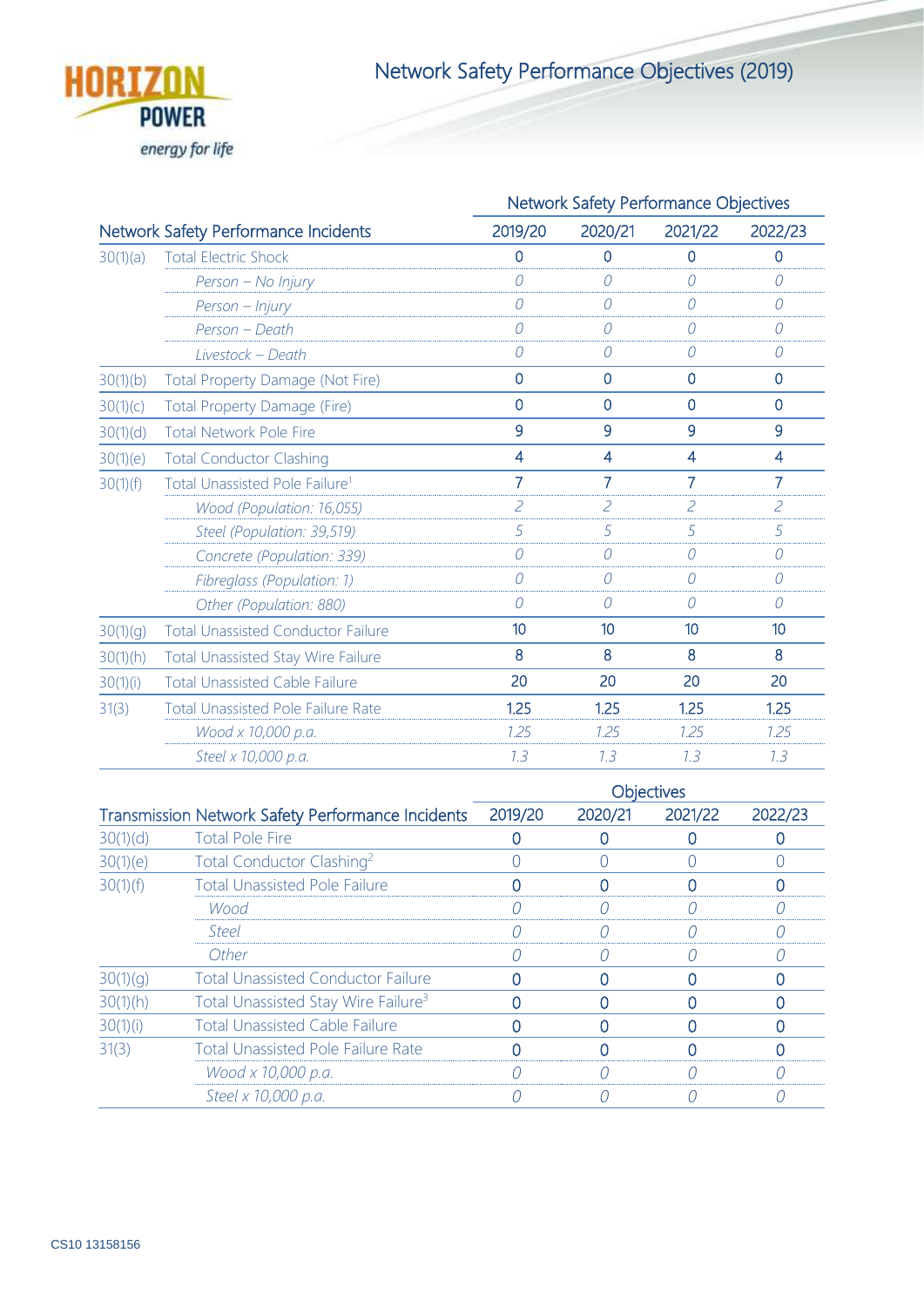

Network Safety Performance Objectives (2019)

## **Notes**

- 1. Unassisted steel pole failures and failure rates also include street light poles
- 2. Unassisted conductor clashing objectives are based on reported incidents this may not capture all clashing incidents occurring on the network
- 3. Unassisted stay wire<sup>1</sup> failure objectives are based on reported incidents this may not capture all stay wire failure incidents occurring on the network as these may not be identified until inspected.

-

<sup>&</sup>lt;sup>1</sup> As opposed to the stay assembly which includes anchors and rods